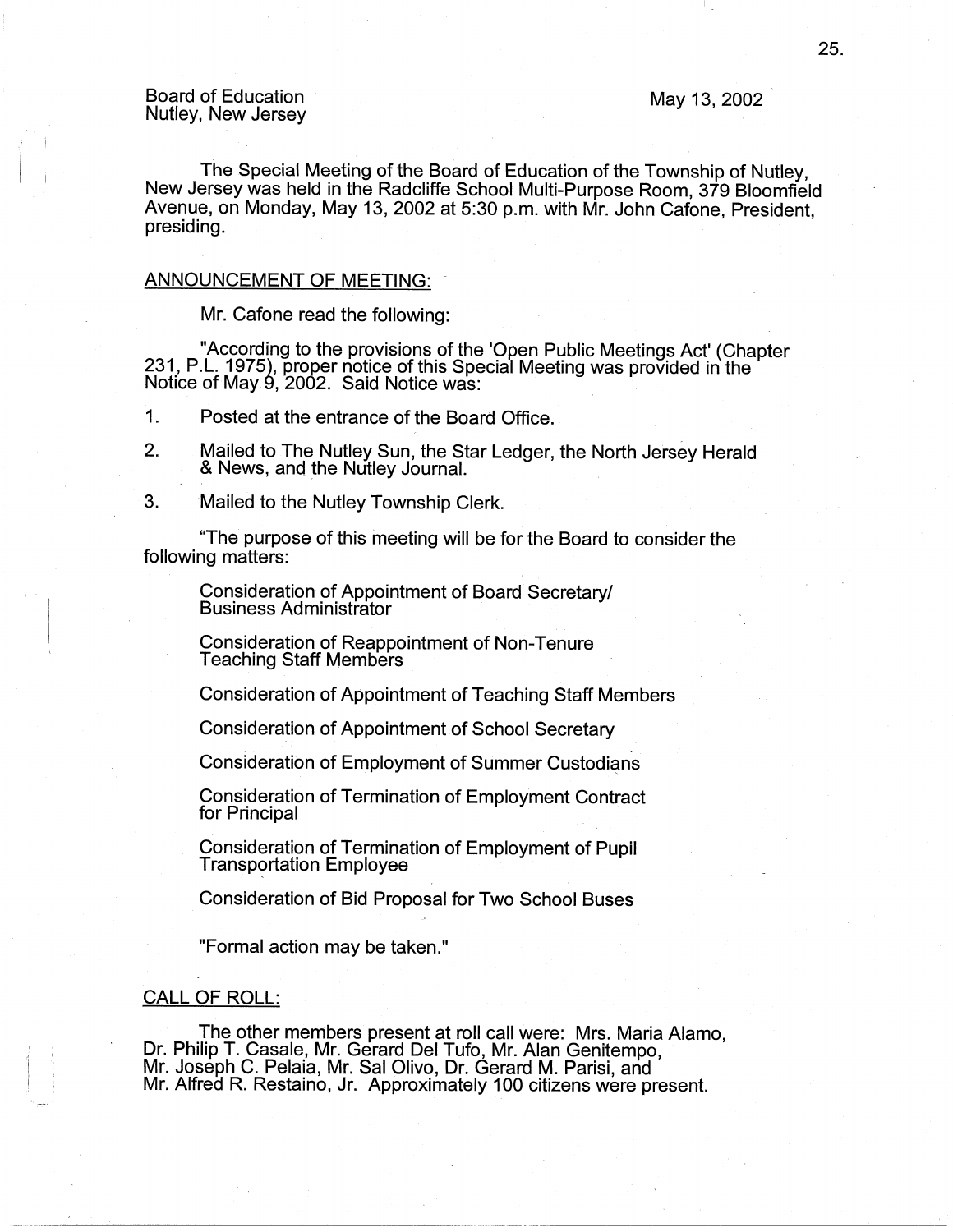# RESOLUTION TO CLOSE MEETING TO THE PUBLIC:

Mr. Cafone asked Mr. Sincaglia to read the following resolution:

'<br>'  $\mathbf{I}$ 

 $\vert \ \ \vert$ 

WHEREAS, the Board of Education will be discussing matters exempt from public discussion pursuant to N.J.S.A. 10:4-12,

NOW, THEREFORE, BE IT RESOLVED, That the Board of Education recess to closed executive session at this time in the conference room to discuss personnel matters, and

BE IT FURTHER RESOLVED, That the results of the discussions will be made public by inclusion on the agenda of a subsequent meeting of the Board of Education or when the reasons for discussing such matters in closed session no longer exist.

The resolution was moved by Mr. Restaino, seconded by Mrs. Alamo and unanimously approved by the Board. ·

#### RECESS MEETING

The meeting recessed at 5:33 p.m.

### RESUME MEETING

The meeting resumed at 8:50 p.m.

### HEARING OF CITIZENS (Agenda Items Only)

<u>Peg Zitkokurman,</u> 25 Oakridge Avenue, said that she and<br>a group of parents that were at the meeting were never under the impression that the Principal was resigning. She said it was made very clear that the Principal was being forced out and that her contract was not being renewed. She added that she holds the Board of Education responsible for what happened in the past at Washington School and now that they finally hired a principal that is doing a tremendous job they cannot understand why her contract<br>would not be renewed.

Mr. Cafone said that Dr. Boyd gave the Board a letter of resignation and the Board will move on accepting her resignation.

· Mrs. Zitkokurman said she wanted it to go on record as stating she did not believe that this was the case. .

Angie Chamberlain, 74 Nutley Avenue, said that she had the pleasure of working with Dr. Boyd for the last two years and she cannot understand why Dr. Boyd would submit her resignation when she truly loves Washington School. She stated that she feels there is something behind why Dr. Boyd would resign. She asked the Board for feedback on why this women would resign suddenly.

Mr. Cafone said that it might not be the answer that the parent's want to hear but in matters of personnel the Board is not allowed to discuss these issues in public.

May 13, 2002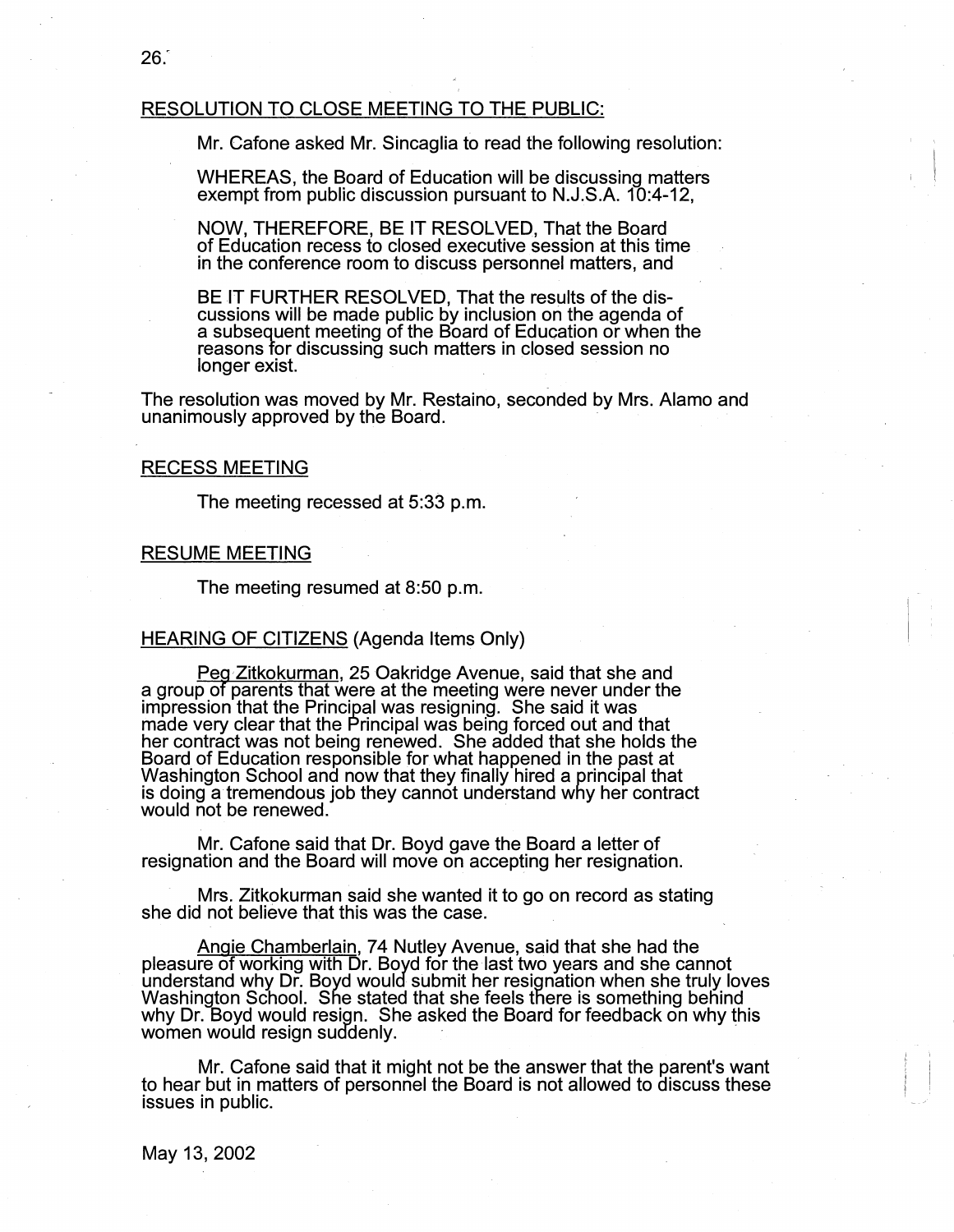Mrs. Chamberlain asked if the Board individually will contact her in regard to her resignation. Mr. Cafone responded that they will not.

<u>Mary Ellen Matarazzo,</u> 79 Nutley Avenue, said she believes that Dr. Boyd submitted her resignation but the parents were all under the impression that this was not the case. Mrs. Matarazzo referred to a recent situation where she was on a committee to approve acts for the senior fashion show and the committee felt that one act was inappropriate but the committee was strong-armed into giving approval. She questioned if Dr. Boyd was strong-armed into giving her resignation.

Mr. Cafone said that this matter cannot be discussed publicly.

Carmela Rizzi, 84 St. Mary's Place, said the parents know that their Principal was forced to resign and asked why their petitions and letters were never taken into consideration. She stated that it is their right to have the best that they can get here in the town.

Mr. Cafone said that the Board received all the information that was forwarded to them, but it is immaterial at this point because Dr. Boyd handed in her resignation.

\_ Mrs. Rizzi stated that she feels that as parents they have no voice in their child's education.

Maryann Bonniello, 103 Mrytle Avenue, stated that parents vote and they will remember what has taken place.

Bonnie Carell, 8 Witherspoon Street, stated that Dr. Boyd is a wonderful Principal and she thinks it is wrong that she was forced to resign.

Gina Marie Russell, 27 Freedman Place, asked if the Board decided to accept Dr. Boyd's resignation before the meeting tonight.

Mr. Cafone said the letter of resignation was not received until today.

Mrs. Russell asked if her letter of resignation could be refused by the Board being that there are parents in her support.

Mr. Frank Pomaco, Legal Advisor for the Board, explained that the letter of resignation was submitted and it is up to the Board to vote in public session on that letter of resignation this evening. .

Mrs. Russell asked if there is a possibility that the Board vote not to accept Dr. Boyd's resignation.

Mr. Cafone said that theoretically it is a possibility.

Mrs. Russell appealed to the Board to have an open mind when going into the meeting and consider the letters from supportive parents for Dr. Boyd.

Mrs. Nancy Kennedy, 249 Walnut Street, asked the Board to consider what Mrs. Russell said and not consider Dr. Boyd's resignation.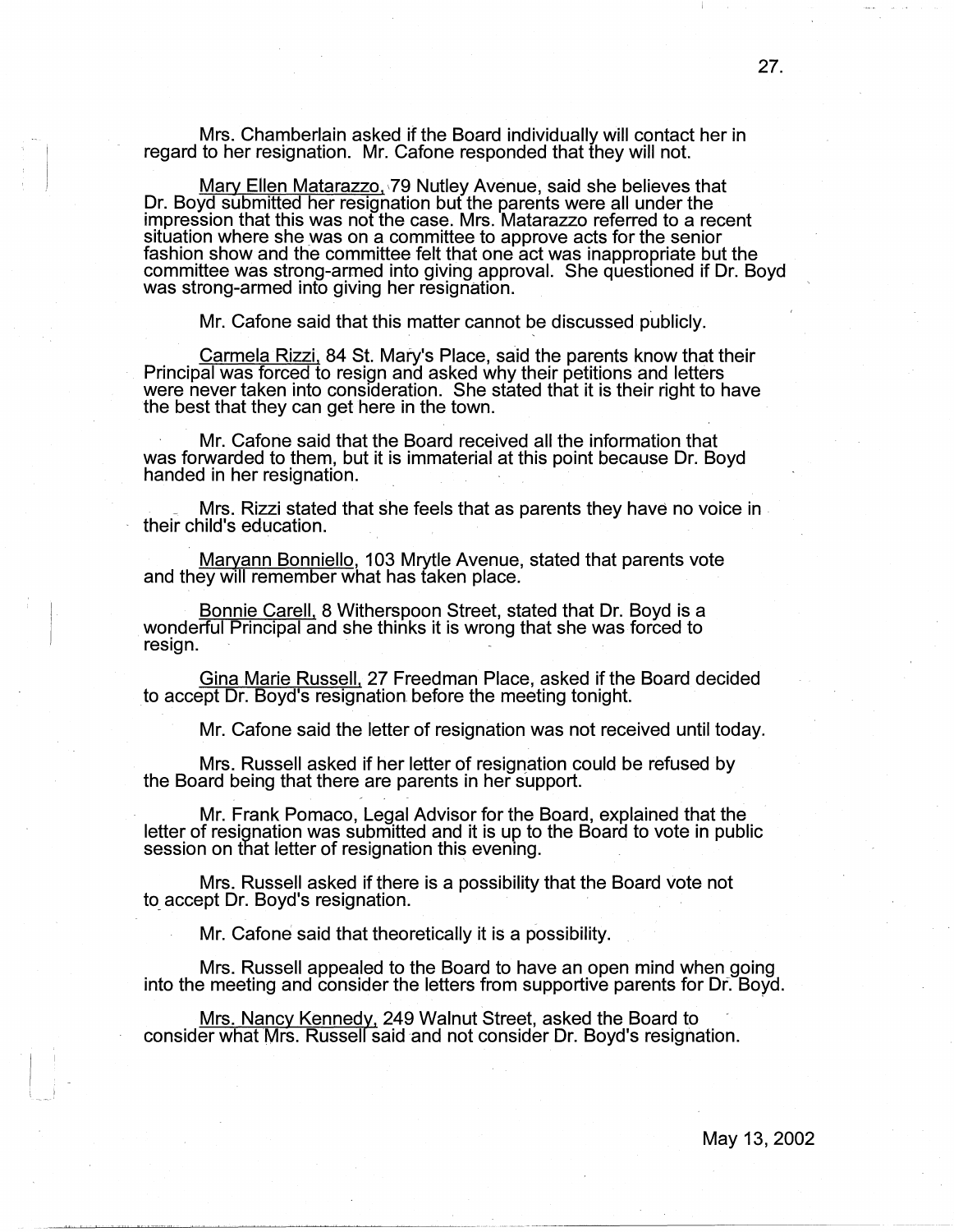She said to accept the resignation would be a tremendous mistake to this town. She added that most of the parents present have never been at a Board meeting before because they never had a reason but they felt it was necessary to be present tonight.

 $\mathbb{R}^n$  $\vert \cdot \vert$ 

Mr. Cafone reiterated the fact that under the law the Board it not allowed to publicly discuss personnel matters. He noted that the person that is involved in the resolution does have the right to come here and ask that this matter be publicly discusseq. He noted that in this particular case the person involved chose not to have this matter discussed publicly.

-Mrs. Kennedy said that she does not know the procedure the Board uses when they are unhappy with an employee, but she knows that in business anyone who has a problem the employer gives that person time to correct the problem and work towards a reconciliation. She added that maybe the Board's decision is the correct one, but the parents feel that they are ignorant of all the facts.

Mr. Cafone said it is not a comfortable situation telling the parents that the matter cannot be discussed, but that is what the law states.

Barbara Ambrosio, 38 Grant Avenue, asked if Dr. Boyd was to come and withdraw her resignation would it still be a resolution.

Mr: Cafone said that the Board attorney advises that the question is a hypothetical situation and the Board has to address what is before them.

Carolyn Vangieri Drago, 65 Oakridge Avenue, asked if the letters that were sent to the Board in support of Dr. Boyd were ever looked at and considered. She said that all the parents present wrote letters saying the same thing about how they love Dr. Boyd. She added that she does not understand why and would. like an answer. She said that she understands that the Board is uncomfortable not being able to discuss this but she added that the parents are very uncomfortable with this decision.

Mr. Cafone stated that the Board, Superintendent and Central Administration -0nly want what is best for the children.

Mrs. Zitkokurman asked if there is a possibility that the resolution for Dr. Boyd be tabled and not voted on at this Board meeting. She added that if Dr. Boyd wants to resign they\_certainly do not want to step in her way but this gives the parents more time to be informed.

Mr.-Cafone said that it was a Special meeting and it was held specifically for the items listed on the agenda. He stated that any item listed on the agenda for a Special meeting cannot be removed because that is the purpose for having the Special meeting.

Mrs. Zitkokurman said the parents are questioning how that letter of resignation was elicited from her. She added that they would like to have the opportunity to ask Dr. Boyd before it is a done deal.

Mr. Pomaco, Board attorney, said that this Board has an obligation to act as a body on the letter of resignation from Dr. Boyd this evening. He stated that this is a personnel matter and this Board is not allowed by law to discuss a personnel matter in public. He added that this is why the President has avoided getting into particulars since it is a personnel issue and not permissible to be discussed by law. .

May 13, 2002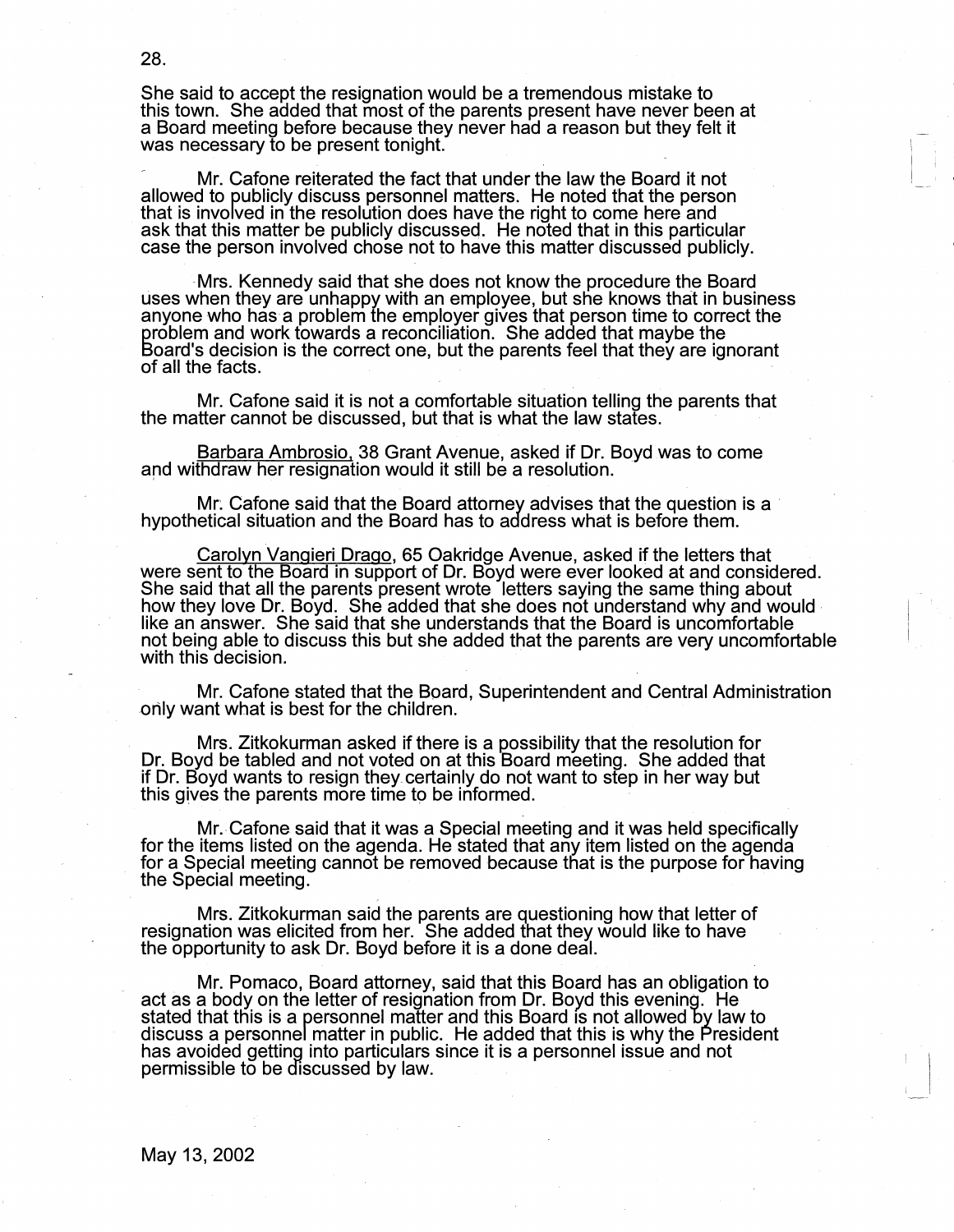## APPOINTMENT - Secretary/ **Business Administrator:** *Business Administrator: James Mallen*

 $\mathbf{I} = \mathbf{I}$ I i

Mr. Olivo presented and moved the adoption of the following resolution, seconded by Dr. Casale. On a roll call vote the resolution was adopted with Mrs. Alamo, Dr. Casale, Mr. Del Tufo, Mr. Genitempo Mr. Olivo, Dr. Parisi, Mr. Pelaia and Mr. Catone voting aye, and Mr. Restaino voting nay:

Mr. Restaino added that he is confident that Mr. Mallen will be a wonderful addition to Nutley, however, there is a minor matter in his contract which compels him to vote nay.

BE IT RESOLVED, That the Board appoints James Mallen as<br>Secretary/Business Administrator for the period July 1, 2002 through<br>June 30, 2004 at an annual salary of \$122,000 for the 2002/2003 school year, with the salary for the 2003/2004·school year to be determined at a later date, and

BE IT FURTHER RESOLVED, That the Board approves the employment agreement with James Mallen for the period 2002/2004.

# REAPPOINTMENTS - Non-Tenured Staff:

Dr. Casale presented and moved the adoption of the following resolution, seconded by Mr. Pelaia. On a roll call vote the resolution was unanimously adopted:

BE IT RESOLVED, That the Board of Education approves the reappointment of the teachers listed below for the 2002/2003 school year, at the classification and step of the 2002/2003 Teacher's Salary Guide as indicated:

| <b>NAME</b>         | <b>DEGREE</b> | P/T<br><b>STEP</b> | <b>SALARY</b> |
|---------------------|---------------|--------------------|---------------|
| Ambrose, Jennifer   | <b>B.A.</b>   | 8                  | 41,368.00     |
| Bania, Kent         | <b>B.A.</b>   | 9                  | 43,008.00     |
| Cappello, Joseph    | $M.A. + 15$   | 8                  | 45,822.00     |
| Clarke, Sarah       | $B.A. + 15$   | 71/2               | 40,548.00     |
| Cioffi, Rose        | B.A.          | 81/2               | 42,188.00     |
| Citarella, Jennifer | B.A.          | 8                  | 41,368.00     |
| Considine, Maria    | B.A.          | 81/2               | 42,188.00     |
| Cundari, Michael    | <b>B.A.</b>   | 9                  | 43,008.00     |
| D'Angio, Elizabeth  | $B.A.+30$     | 10                 | 46,525.00     |
| Doyle-Marino, Helen | $M.A.+30$     | 11                 | 52,870.00     |
| Egan, Tracy         | M.A.          | 8                  | 44,382.00     |
| Fagan, Regan        | M.A.          | 8                  | 44,382.00     |
| Falco, Nancy        | B.A.          | 8                  | 41,368.00     |
| Ferraro, Michelle   | $B.A. + 15$   | 9                  | 44,079.00     |
| Fitzgerald, Lisa    | $B.A.+15$     | 9                  | 44,079.00     |

May 13, 2002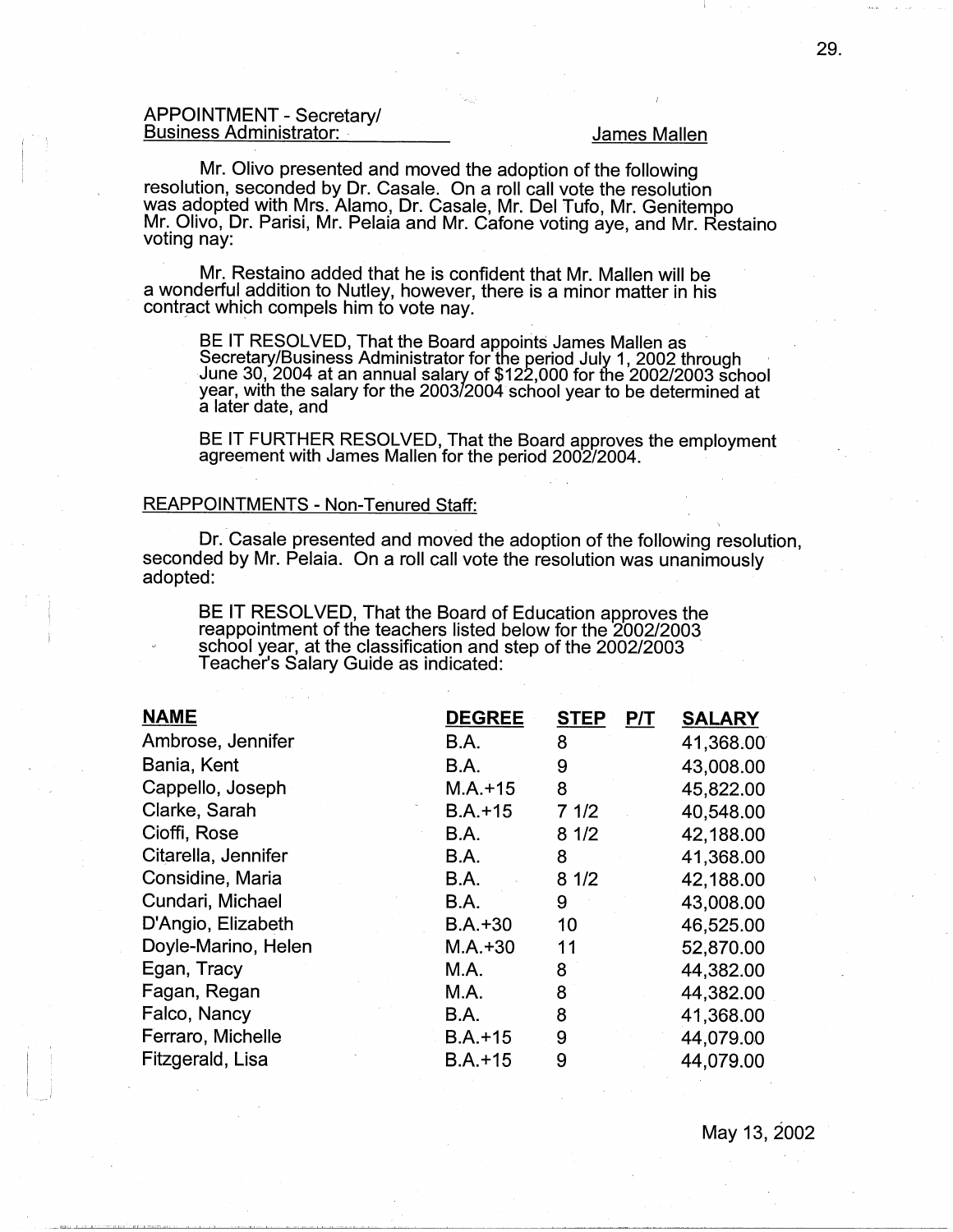| <b>NAME</b>           | <b>DEGREE</b> | <b>STEP</b>    | P/T      | <b>SALARY</b> |
|-----------------------|---------------|----------------|----------|---------------|
| Groh, Darren          | $B.A.+15$     | 13             |          | 50,803.00     |
| Groninger, Nicole     | <b>B.A.</b>   | 7              |          | 39,727.00     |
| Harbison, Robert      | B.A.          | 9              |          | 43,008.00     |
| Hecht, Jenifer        | B.A.          | $\overline{7}$ |          | 39,727.00     |
| Holly, Sheryl Lynn    | <b>B.A.</b>   | 9              |          | 43,008.00     |
| Ives, Sheryl          | $M.A.+30$     | 18             |          | 72,821.00     |
| King, Walter          | $B.A.+15$     | 9              |          | 44,079.00     |
| Klem, Rachel          | B.A.          | $\overline{7}$ |          | 39,727.00     |
| Koukoularis, Eleni    | $B.A.+15$     | 10             |          | 45,761.00     |
| Licameli, Lesslie     | B.A.          | 9              |          | 43,008.00     |
| Manganiello, Louis    | <b>B.A.</b>   | 8              |          | 41,368.00     |
| Marchese, Debra       | B.A.          | 7              |          | 39,727.00     |
| Martin, Leann         | $B.A. + 15$   | 9              |          | 44,079.00     |
| Masino, Gina Marie    | B.A.          | 8              |          | 41,368.00     |
| McAloon, Jacqueline   | <b>B.A.</b>   | 10             |          | 44,648.00     |
| McDonnell, Linda      | M.A.          | 8              | p/t.6    | 26,629.00     |
| Missonellie, Adrienne | B.A.          | $\overline{7}$ |          | 39,727.00     |
| Muniz, Maria          | <b>B.A.</b>   | 9              |          | 43,008.00     |
| Oleson, Gregory       | B.A.          | 10 1/2         |          | 45,469.00     |
| Osieja, Christina     | B.A.          | Max. 5         |          | 64,626.00     |
| Palestina, Lisa       | B.A.          | $\overline{7}$ |          | 39,727.00     |
| Puzio, Eric           | B.A.          | 8              |          | 41,368.00     |
| Raiser, Bethany Anne  | M.A.          | 8              |          | 44,382.00     |
| Rizzi, Michele        | B.A.          | 71/2           |          | 40,548.00     |
| Rosati, Christopher   | M.A.          | 9              |          | 46,141.00     |
| Rossi, Alisa J.       | B.A.          | 9              |          | 43,008.00     |
| Rossillo, Cheryl      | $M.A. + 30$   | $\overline{7}$ |          | 45,377.00     |
| Saitta, Donna T.      | B.A.          | 81/2           |          | 42,188.00     |
| Sorensen, David       | B.A.          | 9              |          | 43,008.00     |
| Stoffers, Michael     | B.A.          | 9              |          | 43,008.00     |
| Struble, Pamela       | B.A.          | 9              |          | 43,008.00     |
| Strumolo, Maria       | B.A.          | 9              |          | 43,008.00     |
| Toto. Andrea          | M.A.          | 9              | $p/t$ .2 | 9,228.00      |
| Tusche, Marisa        | M.A.          | 8<br>1/2       |          | 45,262.00     |
| Williams, Denis       | $B.A.+30$     | 9              |          | 44,817.00     |
| Yacullo, Alison       | B.A.          | $\overline{7}$ |          | 39,727.00     |
| Zellea, Jarrett S.    | B.A.          | 81/2           |          | 42,188.00     |
| Zoltowski, Veronica   | <b>B.A.</b>   | $\overline{7}$ |          | 39,727.00     |

30.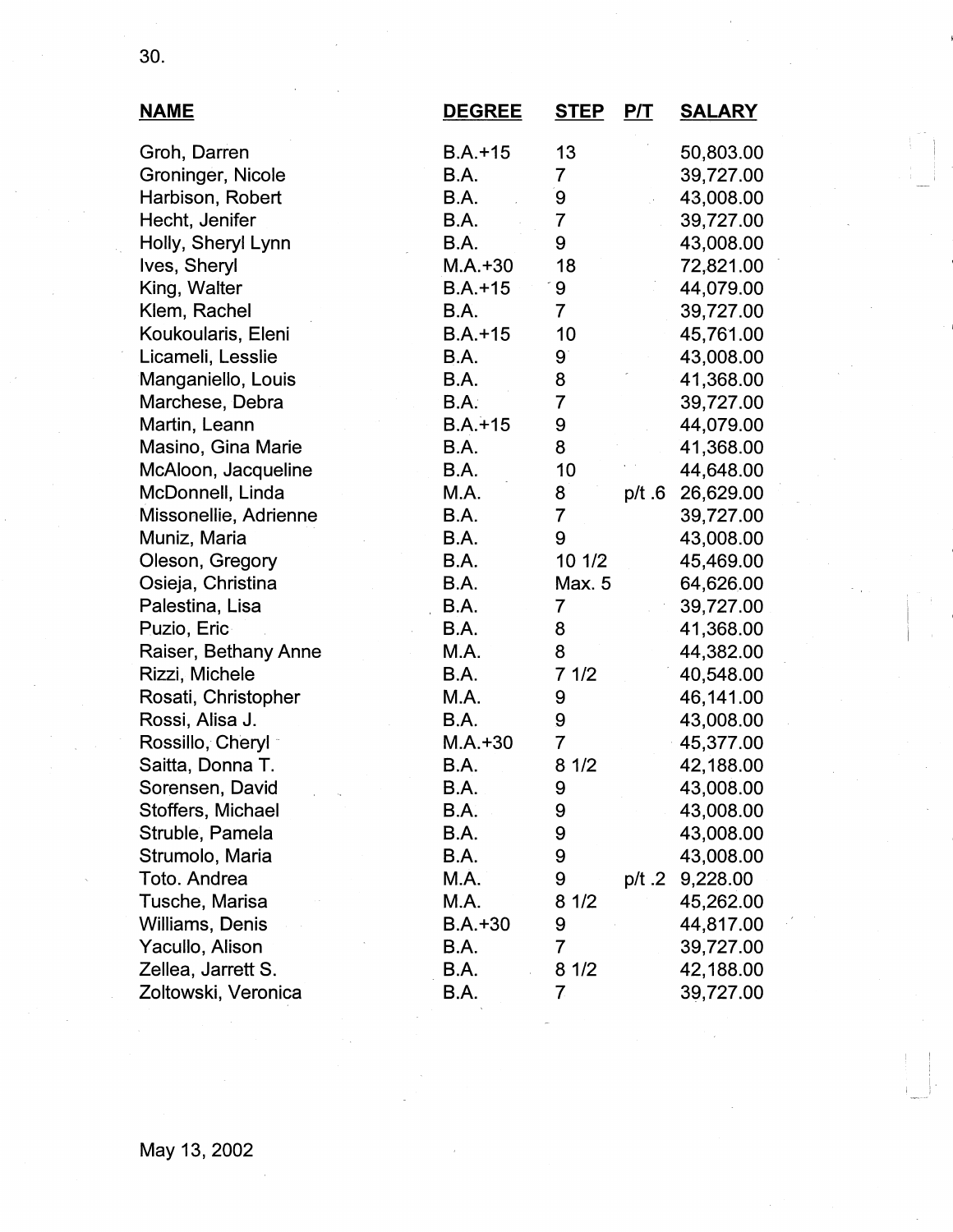## APPOINTMENTS - Professional Staff:

Mr. Pelaia presented and moved the adoption of the following resolution, seconded by Dr. Casale. On a roll call vote the resolution was unanimously adopted:

BE IT RESOLVED, That the Board of Education appoints the personnel listed below for the 2002/2003 school year, effective September 1, 2002, in accordance with the 2002/2003 Teachers' Salary Guide:

| <b>DEGREE</b> | <b>STEP</b> | <b>SALARY</b> |
|---------------|-------------|---------------|
| M.A.          | 6           | \$40,490      |
| M.A.          |             | 42,621        |
| $B.A.+15$     | 6           | 38,721        |
| B.A.          | 6           | 37,755        |
| M.A.          | 6           | 40,490        |
| <b>B.A.</b>   | 6           | 37,755        |
|               |             |               |

### APPOINTMENT - Secretary:

# Donna Bolcato

Mrs. Alamo presented and moved the adoption of the following resolution, seconded by Dr. Casale. On a roll call vote the resolution was unanimously adopted:

BE IT RESOLVED, That the Board appoints Donna Bolcato as a Group I, ten-month secretary for the 2001/2002 school year, effective May 14, 2002, at the annual salary of \$21,291 (1-7), which is in accordance with the 2001/2002 Secretarial Salary Guide.

## APPOINTMENTS - Summer Custodial Employment:

Mr. Restaino presented and moved the adoption of the following resolution, seconded by Dr. Parisi. On a roll call vote the resolution was unanimously adopted:

BE IT RESOLVED, That the following personnel be employed as summer custodial employees for the summer of 2002:

| \$7.75<br>Timothy Gorman<br>Michael Finklestein<br>7.75<br>Gerard Vecchio<br>7.75<br><b>Richard Lewis</b><br>7 75 |  |
|-------------------------------------------------------------------------------------------------------------------|--|

# RESIGNATION - Principal: **DR. Addie Maffei Boyd** Dr. Addie Maffei Boyd

---------- ---~~~~~------- ··-----·------------

Mr. Genitempo presented and moved the adoption of the following resolution, seconded by Dr. Casale. On a roll call vote the resolution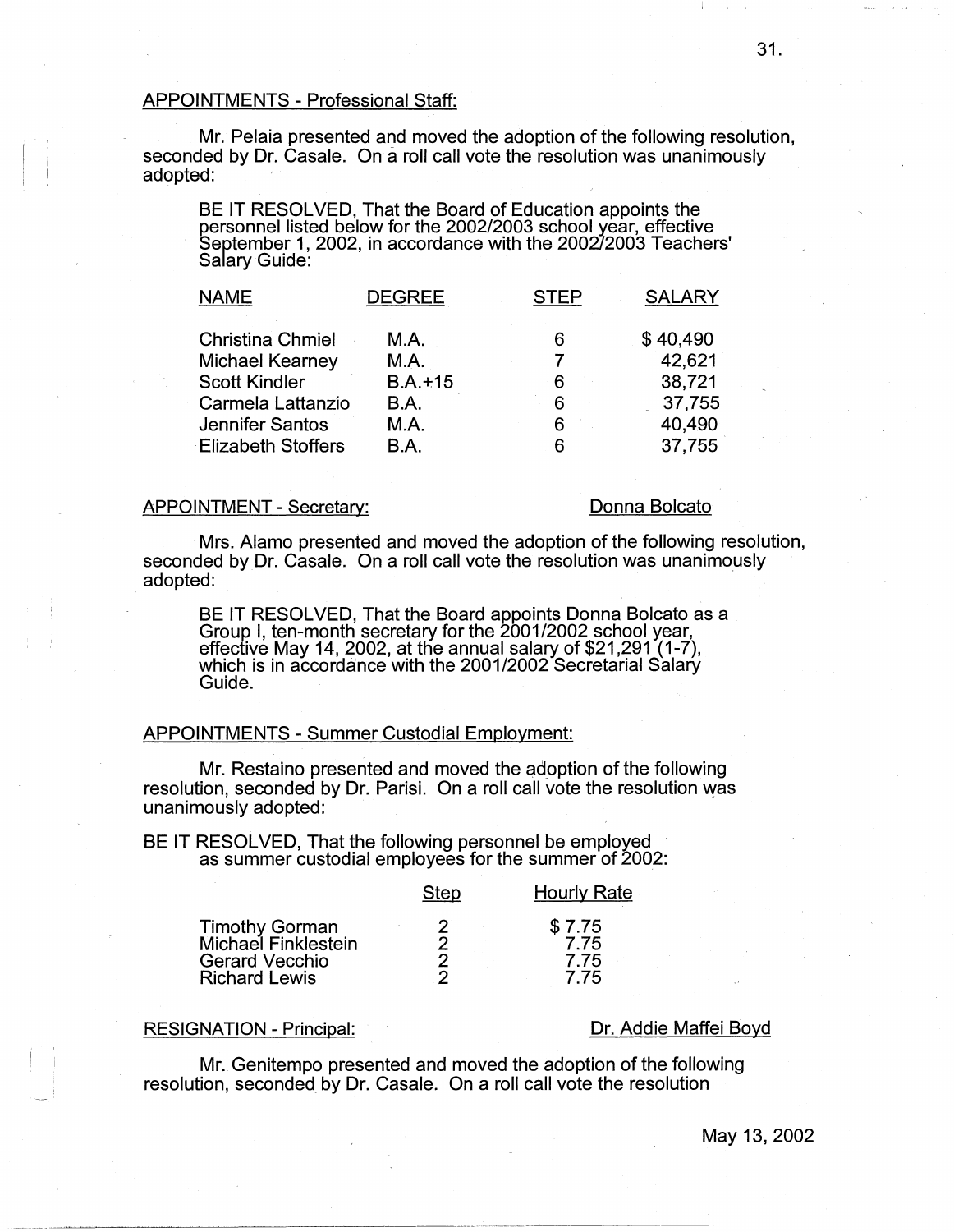was adopted with Mrs. Alamo, Dr. Casale, Mr. Del Tufo, Mr. Genitempo Dr. Parisi, Mr. Pelaia and Mr. Cafone voting aye, and Mr. Olivo and Mr. Restaino voting nay:

BE IT RESOLVED, That the Board of Education accepts the resignation of Dr. Addie Maffei Boyd, Washington School Principal, effective July 1, 2002.

Dr. Casale stated that in this district the Board does not strongarm anyone. He added as a Board member and past president he resents that implication.

Mr. Del Tufo said he had read approximately 30 letters that accompanied the petition with 145 signatures and before he attended the meetinQ he was anticipating a lengthy discussion on the matter, but, Dr. Boyd submitted her resignation.

Mr. Genitempo reinterated what Mr. Del Tufo said.

Mr. Olivo stated that he is new to the Board and he only heard one side of the story.

Dr. Parisi said that like Mr. Olivo he would have liked to of heard the other side but Dr. Boyd has submitted her resignation.

Mr. Petaia said that he believes that Dr. Boyd in submitting her .<br>resignation because she believed that she was doing what was best for the school district and he will abide by that.

Mr. Restaino said that\_ being the Board representative for Washington School and representing both parent groups, as they wish, he cannot accept her resignation.

Mr. Cafone said as uncomfortable as it is for Board members to say that they cannot discuss personnel matters; it is the request of Dr. Boyd to resign.

# TERMINATION OF EMPLOYMENT: Deborah Bangert

Dr. Parisi presented and moved the adoption of the following resolution, seconded by Mr. Restaino. On a roll call vote the resolution was unanimously adopted:

BE IT RESOLVED, That the employment of Deborah Bangert, Pupil Transportation Employee, be terminated effective June 23,  $2002.$ 

PUPIL TRANSPORTATION VEHICLE BID (Type "A" 12 + 1 W/C or 8 + 2 W/C Passenger Gas Engine School Bus):

Mr. Del Tufo presented and moved the adoption of the following resolution, seconded by Dr. Parisi. On a roll call vote the resolution was unanimously adopted:

WHEREAS, bids for a 2003 Type "A" 12 + 1 W/C or 8 + 2 W/C Passanger Gas Engine School Bus were advertised on April 25, 2002, and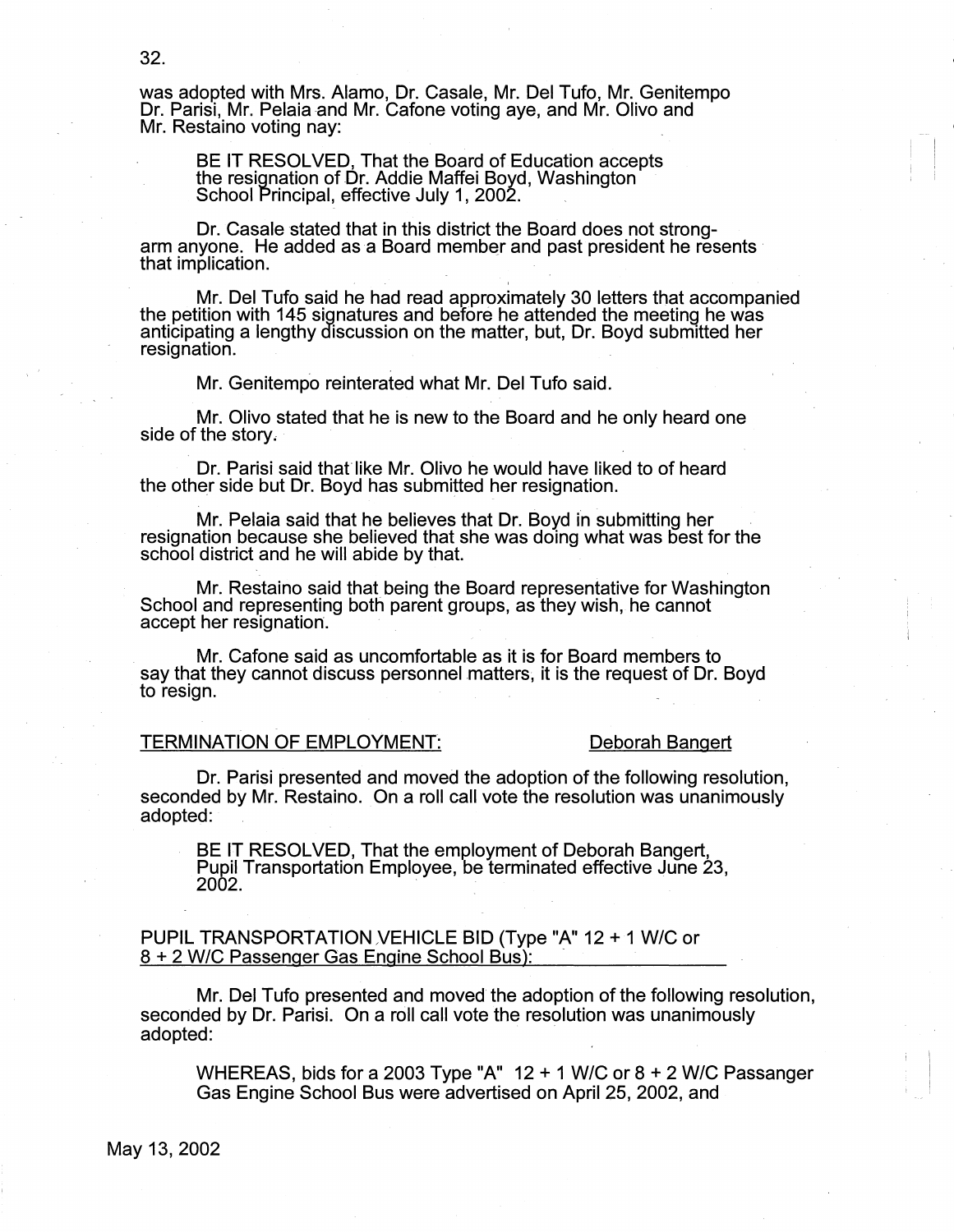WHEREAS, sealed bids were publicly opened and read aloud on May 13, 2002 at 11:00 a.m. in the office of the Secretary/Business Administrator, and

WHEREAS, the following bids were received in the following amounts:

Arcola Bus Sales · Carlstadt, NJ

\$44,128.50

\$43,158.00

Jersey Bus Sales Bordentown, NJ

and

WHEREAS, the bid of Jersey Bus Sales appears to meet all specifications,

NOW, THEREFORE, BE IT RESOLVED, That the Board of Education awards the contract for a 2003 Type "A" 12 + 1 W/C or 8 + 2 W/C Passenger Gas Engine School Bus to Jersey Bus Sales, Bordentown, NJ . at their low bid price of \$43,158.00.

PUPIL TRANSPORTATION VEHICLE BIDS (Type "A" Sixteen Passenger Single Rear Wheel Gas Engine School Bus):

Mr. Olivo presented and moved the adoption of the following resolution, seconded by Dr. Casale. On a roll call vote the resolution was unanimously adopted:

WHEREAS, bids for a 2003 Type "A" Sixteen (16) Passenger Single Rear Wheel Gas Engine School Bus were advertised on April 25, 2002, and

WHEREAS, sealed bids were publicly opened and read aloud on May 13, 2002 at 11 :00 a.m. in the office of the Secretary/Business Administrator, and

WHEREAS, the following bids were received in the following amounts:

| Arcola Bus Sales<br>Carlstadt, NJ    | \$34,203.50 |
|--------------------------------------|-------------|
| H. A. De Hart & Son<br>Thorofare, NJ | \$33,049.00 |
| Jersey Bus Sales<br>Bordentown, NJ   | \$36,593.00 |